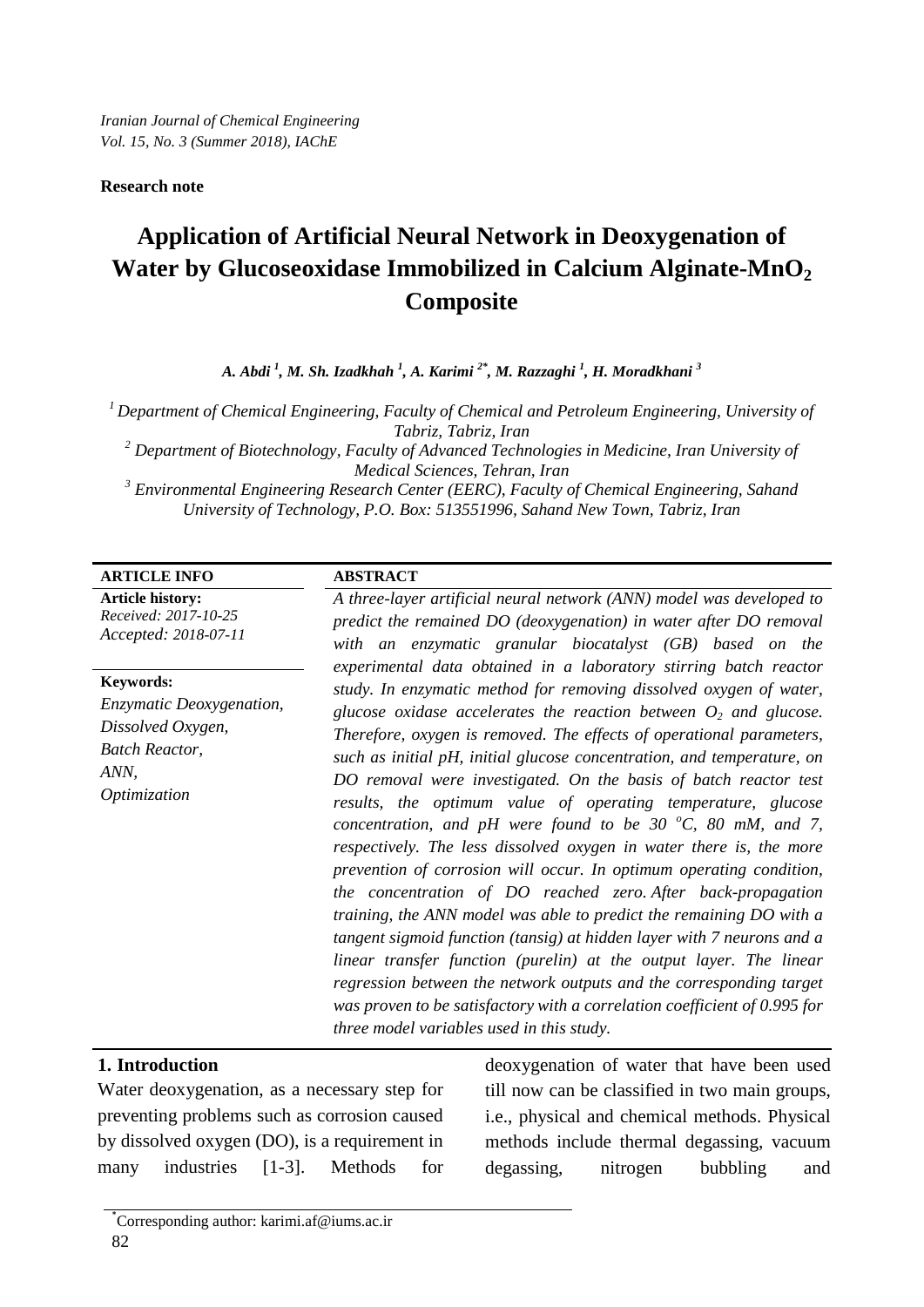deoxygenating through membrane modules, while chemical methods are involved with utilization of chemical agents such as hydrazine, sodium sulfite, and hydrogen [4- 6]. Electrochemical method is also proposed for deoxygenation of water [7]. For this objective, a biological method has been proposed recently. In this method, DO removal is conducted by oxidation of glucose as a biological material by DO with a low reaction rate [8].

 Oxidoreductases (Enzyme Commission [EC] primary class 1) catalyze the oxidation reaction of one chemical species (a reducing agent or electron donor) with the concurrent reduction of another (an oxidizing agent or electron acceptor) in the form  $A^- +B \rightarrow A+B^-$ [9].

 Oxidoreductases can act in a wide range of both organic substrates including alcohols, amines and ketones and inorganic substrates including small anions such as sulfite and metals such as mercury[9]. Glucose oxidase(GOD) is one of the categories that has attracted attention because of its robustness and stability [10]. GOD is a flavoprotein which catalyses the oxidation reaction of β-D-glucose to D-glucono- δlactone and  $H_2O_2$  using molecular oxygen as an electron acceptor[11]. This reaction can be divided into a reductive and an oxidative step. In the reductive half reaction, GOD catalyzes the oxidation of β-D -glucose to D -gluconoδ-lactone, which is non-enzymatically hydrolyzed to gluconic acid [11].

 In the oxidative half reaction, the reduced GOD is reoxidized by oxygen to yield  $H_2O_2$ . It catalyzes glucose and  $O_2$  reaction into  $H_2O_2$ and gluconic acid [11]. Because of high cost of enzyme production, its stability and reusability in a process is an obligation that can be achieved by enzyme immobilization

[12]. Immobilization of an enzyme on a stable and insoluble support leads to heterogeneous processes, which are attractive on an industrial scale [8]. Common techniques of immobilization include covalent binding, entrapment, adsorption ionic binding, affinity binding, and cross linking [13]. Although adsorption method, caused by interaction between enzyme and support, is limited because of tendency of enzyme to desorb from the support, its simplicity and reversibility have led to its extensively utilization over the recent few decades [12]. Various supports, such as  $Al_2O_3$ ,  $SiO_3$ , and gold(Au) nano-particles, have been used for GOD immobilization [14-21]; mesoporous  $MnO<sub>2</sub>$  particles have been used successfully for GOD immobilization and DO removal[8]. The ability of  $MnO<sub>2</sub>$  particles for hydrogen peroxide decomposition has made it considerably significant for enzymatic deoxygenation.

 In this paper, biological deoxygenation of water with granular biocatalysts (GB), which are prepared by immobilization of GOD on  $MnO<sub>2</sub>$  mesoporous particles, and utilization of calcium alginate as a binder will be introduced. Experiments are done for studying influencing parameters behavior on GB activity, and the optimum level of each parameter was determined. Artificial neural network (ANN) was also used for modeling obtained data and predicting removal of DO by GB in several conditions. Inspired by psychology of human brain and nervous system, ANN has neurons, synaptic weights, and activation function and has mechanism of self-learning, which can be taught to learn correlative patterns between variables and can be used subsequently to predict output from new inputs and is able to make correlation between memorization and information [22-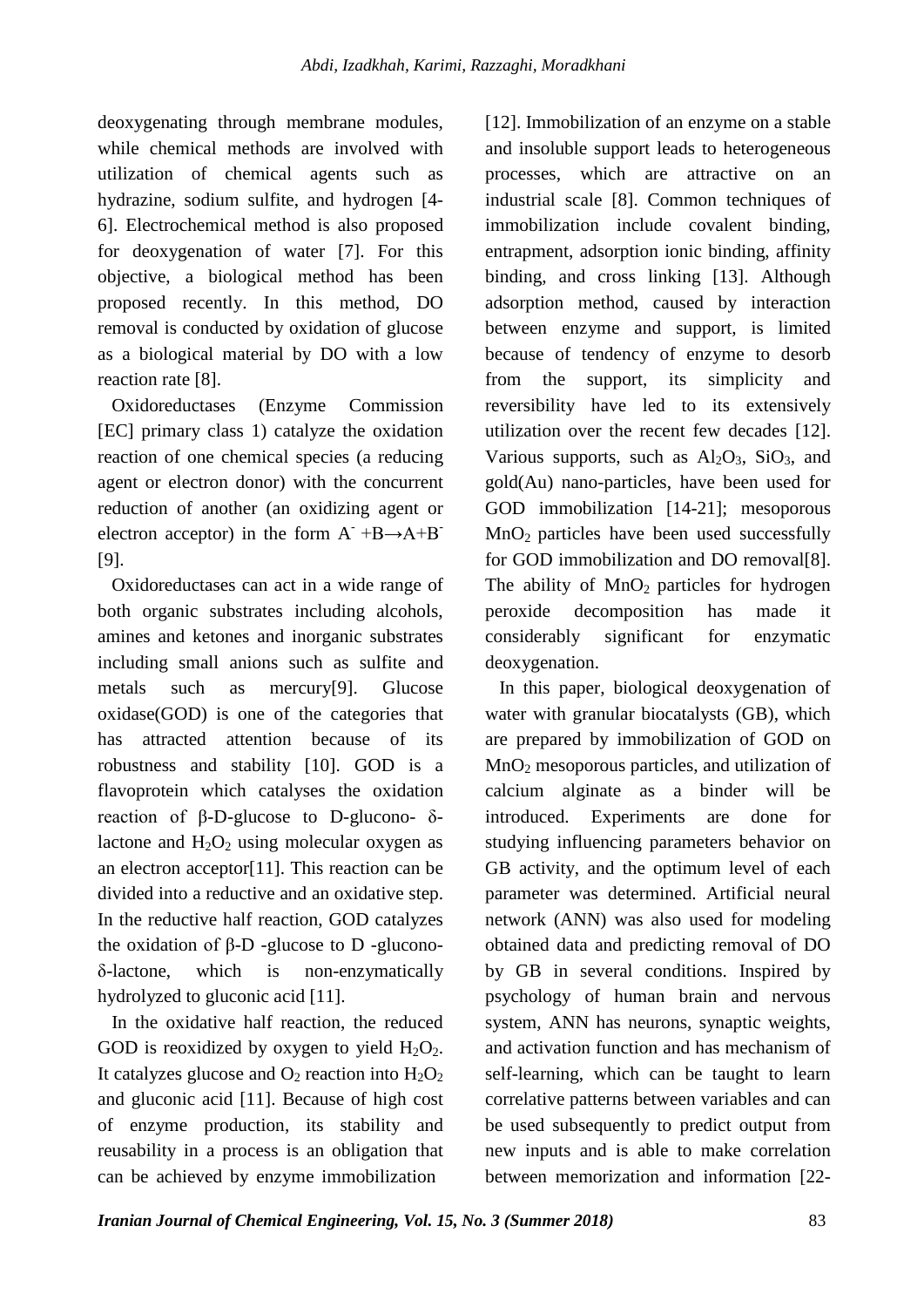25]. These features have led ANN to be utilized in so many fields such as process control, system classification, and communication [26]. The most significant characteristic of modeling based on ANNs is that the material description of involved process is not required [27, 28]. When data of a complex system enter an ANN, it can create a suitable model; even the data are incomplete [23]. Correlation of a set of input data to a set of output data is the main purpose of ANN that is conducted by training with input and output data [25, 26].

 On the basis of obtained experimental data, a three-layer ANN model was proposed using a back propagation algorithm to predict DO removal by GB and optimize the reaction condition as a novelty. In addition, an optimization study of determining the optimal network structure was conducted. Finally, outputs obtained from the ANN modeling were compared with experimental data; the advantages and further developments were discussed, too.

## **2. Theoretical Framework**

## **2.1. Artificial neural network**

ANNs as predictive computational models, which simulate neural system of human brain, have attracted great interest during the last decades. In this work, multilayer feedforward ANN with one hidden layer has been used. All the neurons are connected with different weights  $(w_{ii})$ . For each neuron, the weighted input values are summed and a threshold value  $(b_i)$  is added. Then, a nonlinear transfer function  $(f()$ ) is applied to this linear combination of inputs to produce the output neuron  $(O_i)$  (see [Figure 1\)](#page-2-0):

$$
O_j = f(\sum w_{ij} . x_i + b_l)
$$
 (1)



<span id="page-2-0"></span>**Figure 1.** Optimal ANN structure with a flowchart of the BP algorithm for the prediction of the remaining DO.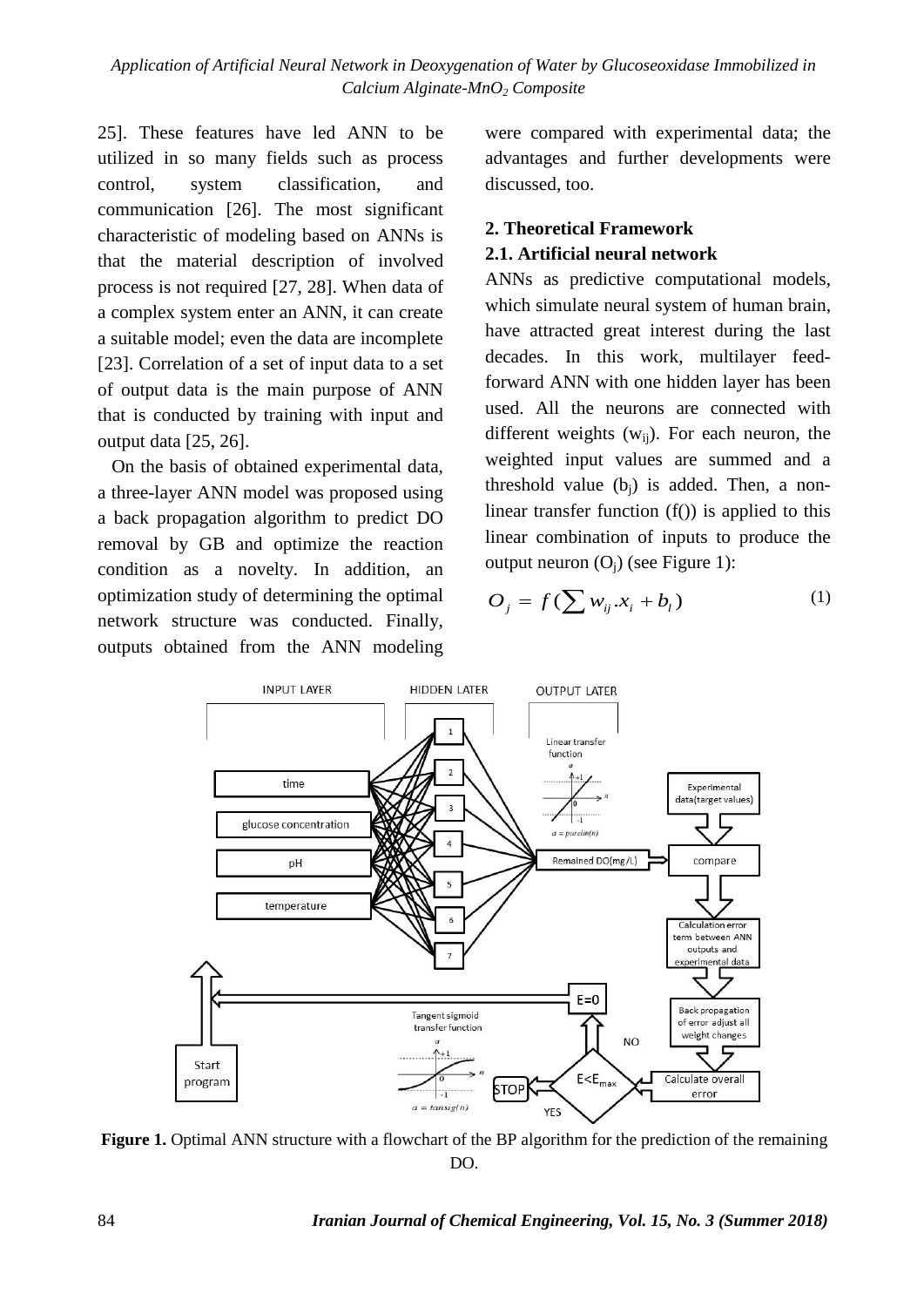The output of one neuron provides the input to neurons in the next layer; for all data sets, sigmoid transfer in the hidden layer and a linear transfer function in the output node were used. The ANN was trained using back propagation algorithm to adjust its weights to present a training dataset and minimize the network performance function, which is commonly mean square error (MSE) that means the average squared error between the network output values and target values for these outputs, shown by Eq. [2:](#page-3-0)

$$
E = \frac{1}{n} \sum_{1}^{n} t_i - t_0
$$
 (2)

where n is the number of training data, and t<sub>i</sub> and  $t_0$  are target output and calculated output for training i, respectively. Once the training phase of the model has been successfully accomplished, the performance of the trained model has to be validated by an independent testing set. All calculations were carried out with Matlab mathematical software with ANN toolbox. Time, pH, glucose concentration, and temperature were used as inputs of ANN. Obtained experimental data were randomly split between training, validation, and test sets. About 70 percent of data were used for training, 15 percent for validation, and 15 percent for testing. All samples were normalized in the 0-1 range; therefore, all the data (xi) are converted to normalized values  $(x_{norm})$  as follows [27]:

$$
x_{norm} = \frac{x_i - x_{min}}{x_{max} - x_{min}}
$$
 (3)

 There is no universal method to determine the number of hidden neurons; a trial and error process was applied to identify optimum network.

 In this paper, the ANN toolbox in MATLAB was used to compute predicting process. For this purpose, a network trained by the Levenberg-Marquardt backpropagation algorithm was selected. LMBP was proved to be the most efficient training algorithm among all [23-29]. A nonlinear hyperbolic sigmoid and a linear activation functions were used in the hidden and output layers, respectively.

## **3. Experimental**

#### **3.1. Materials**

<span id="page-3-0"></span>Glucoseoxidase (EC 1.1.3.4, from Aspergillus niger, 800 U/g) and sodium alginate were obtained from Sigma Aldrich. KMnO4, MnCl<sub>2</sub>.2H<sub>2</sub>O, β-D-glucose, calcium chloride, and CCl4 were purchased from Merck.

## **3.2. Preparation and characterization of mesoporous MnO2 particle**

First, 30 ml of 1M MnCl<sub>2</sub>.2H<sub>2</sub>O solution was added into 80 ml CCl4; after separating phases and achieving obvious  $CCL<sub>4</sub>/H<sub>2</sub>O$ interface, 40 ml of  $0.5$  M KMnO<sub>4</sub> solution reached the interface drop by drop. Then, the whole reaction system stayed in static state for 48 hours. During this time, the rest of the reactants reacted together slowly and were converted to brown MnO2. After collection of  $MnO<sub>2</sub>$ , it was washed with deionized water and pure ethanol for three times in order to eliminate impurities. Finally,  $MnO<sub>2</sub>$  was heated at  $150^{\circ}$ C in air for 12 hours [8].

 FT-IR, SEM, and BET analyses proved the production of suitable  $MnO<sub>2</sub>$  particles for GOD adsorption [8].

#### **3.3. Preparation of GB**

Then, 1 g of prepared  $MnO<sub>2</sub>$  was dispersed in 20 mL of 80 U/mL GOx solution in distilled water and incubated at  $30 °C$  (120 rpm). Immobilized enzyme was put into 1 % w/w sodium alginate solution and agitated for 10 min to get uniform suspension of immobilized particles in sodium alginate.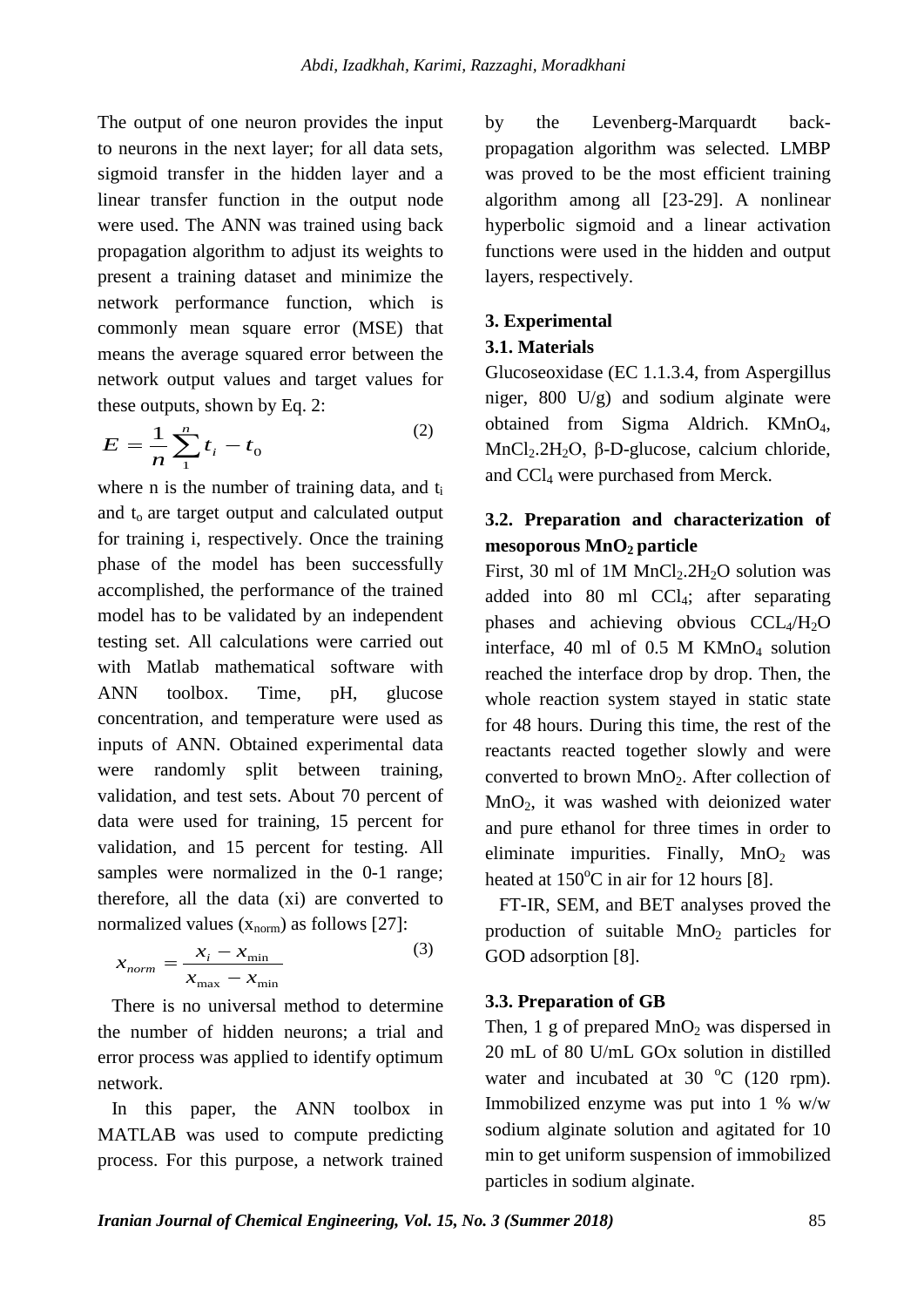*Application of Artificial Neural Network in Deoxygenation of Water by Glucoseoxidase Immobilized in Calcium Alginate-MnO2 Composite*

To achieve a suitable biocatalyst for bioreactor usage, the supplied sodium alginate was put into calcium chloride 2 % w/w solution drop by drop through silicon tube to get granular biocatalysts (GB)[30].

## **3.4. Assay of GOx and GB activity**

The measurement of free GOD and granular biocatalyst activity was carried out by monitoring DO concentration decrease in 20 mM glucose solution in an exactly filled stirred batch reactor at 100 rpm and during 1 min, using DO meter sensor (Extech, DO600 k, USA). One unit of free enzyme activity is the amount of enzyme which can catalyze 1  $\mu$ mol O<sub>2</sub> per min at 25 °C, while, for granular biocatalyst, it is the amount that can catalyze 0.5 µmol  $O_2$  in the same condition [8].

## **4. Results and discussion**

## **4.1. Mechanism of enzymatic deoxygenation**

Consumption of DO during oxidation of glucose has been defined as the enzymatic deoxygenation. Glucose oxidase (GOD), as an oxidoreductase enzyme, is used widely to catalyze the oxidation of β-D-glucose by transforming electrons to  $O_2$  and generating H<sub>2</sub>O<sub>2</sub> and Gluconic-acid (Eq. 4). β-D-glucose is oxidized to δ-glucono-1-5-lactone which is hydrolyzed to D-Gluconic acid simultaneously [11].

$$
\beta - D - glucose + O_2 \rightarrow D - glucose \space acid + H_2O_2 \tag{4}
$$

 The presence of hydrogen peroxide is destructive, causes more corrosion, and accelerates this phenomenon. Hence, degradation of  $H_2O_2$  is done by  $MnO_2$  (Eq. 5).

$$
H_2O_2 \xrightarrow{caatalyst} \frac{1}{2}O_2 + H_2O \tag{5}
$$

In other words,  $MnO<sub>2</sub>$  has two roles in this study: as enzyme support and  $H_2O_2$  scavenger. D-Gluconic acid, as another product of the above-mentioned reaction, has a passive role [31].

## **4.2. Effect of operating parameters on the GB activity**

In biological DO removal, operating parameters including temperature, pH, and concentration of glucose as substrate have significant effects. Commonly, operating temperature has to be chosen in a range in which denaturation of enzymes does not occur. Thus, the optimal level of temperature was determined (specified) by a set of experiments. As it is shown in [Table 1,](#page-4-0) 30 ℃ is achieved to be the so-called optimum temperature, which is in agreement with literature [11].

## <span id="page-4-0"></span>**Table 1**

Effect of temperature on deoxygenation rate in the batch reactor (time=10min).

| $T (^{\circ}C)$ | Remained DO | <b>Reaction</b> rate |
|-----------------|-------------|----------------------|
|                 | (mg/L)      | (mg/L.min)           |
| 20              | 0.58        | 0.84                 |
| 30              | 0.03        | 0.80                 |
| 40              | 1.11        | 0.63                 |
| 50              | 1.25        | 0.53                 |

 The other factor influencing GB activity in this DO removal process is the concentration of glucose. Therefore, a set of experiments was done in a batch reactor. The results are shown in Table 2; 80 mM glucose led to the highest activity of GB and the most effective DO removal. As for the reasons of this observation, low diffusion rate of substrate and mass transfer limitations at lower concentrations of glucose or production of inhibitor at higher concentrations could be proposed. The pH of the surrounding reaction as another influencing factor was investigated in experiments. It was proved that, in pH of 7, GB had the highest activity and could remove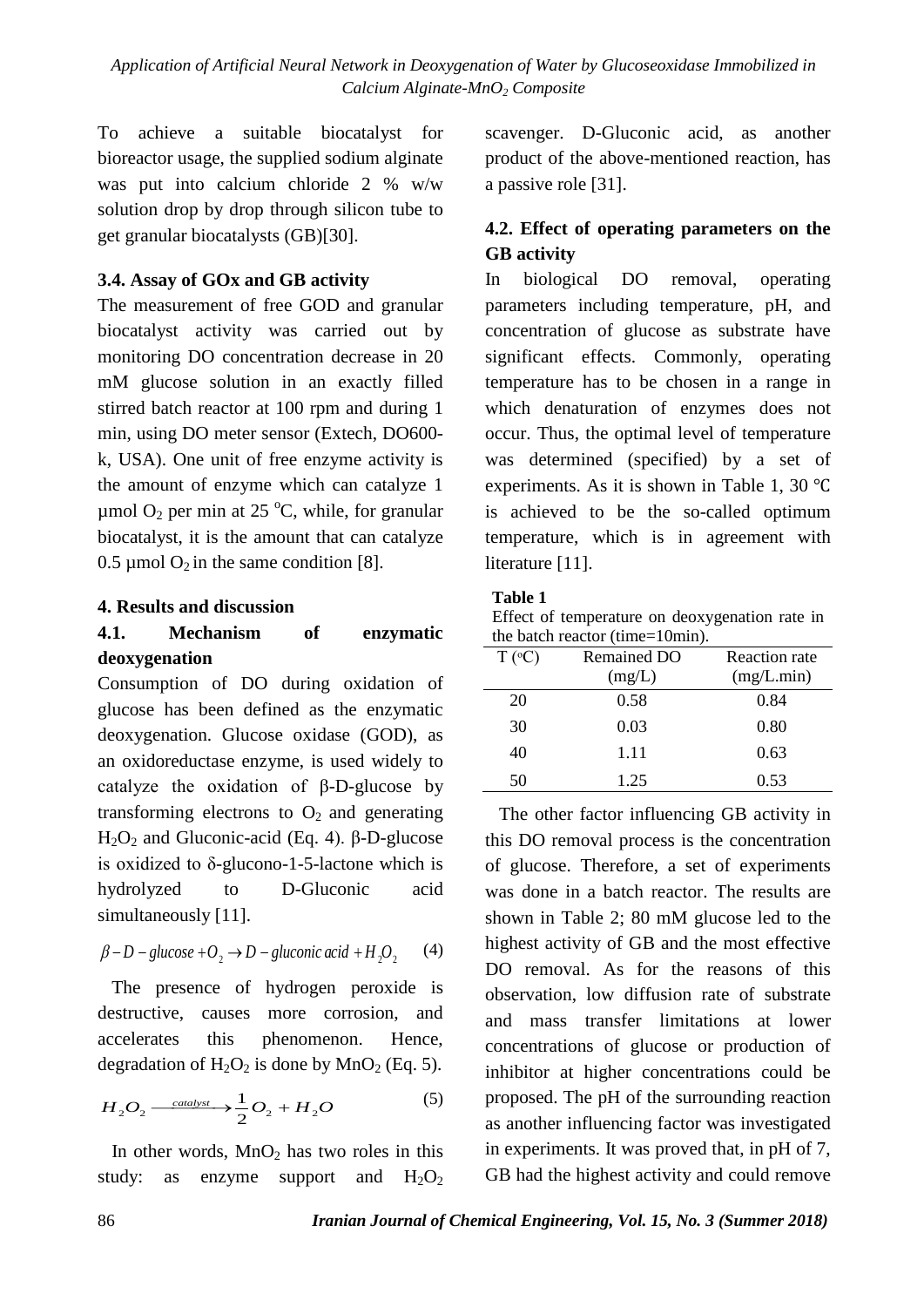more DO. The results are shown in [Table](#page-5-0) 3.

## **Table 2**

Effect of glucose concentration on remaining DO(mg/L) at various reaction times while deoxygenation is conducted in T=30 ℃ and pH of 7.

| Time (min)     |      |      |      | Glucose conc. (mM) |      |      |      |      |
|----------------|------|------|------|--------------------|------|------|------|------|
|                | 0.5  | 4    | 20   | 40                 | 65.5 | 80   | 100  | 120  |
| $\mathbf{0}$   | 9    | 9    | 9    | 9                  | 9    | 9    | 9    | 9    |
| 1              | 8.5  | 8.43 | 7.61 | 7.4                | 7.23 | 6.73 | 6.62 | 6.4  |
| $\overline{2}$ | 8.49 | 8.19 | 6.67 | 6.64               | 6.1  | 5.26 | 5.69 | 5.37 |
| 3              | 8.47 | 7.9  | 5.8  | 5.53               | 4.85 | 3.87 | 4.7  | 4.6  |
| $\overline{4}$ | 8.43 | 7.58 | 5.04 | 4.95               | 3.6  | 2.92 | 3.95 | 3.95 |
| 5              | 8.39 | 7.28 | 4.39 | 4.03               | 2.7  | 2.07 | 3.32 | 3.38 |
| 6              | 8.33 | 6.94 | 3.74 | 3.28               | 2.06 | 1.44 | 2.8  | 2.93 |
| 7              | 8.25 | 6.61 | 3.23 | 2.83               | 1.45 | 1.01 | 2.36 | 2.5  |
| 8              | 8.18 | 6.3  | 2.72 | 2.36               | 1.02 | 0.7  | 1.92 | 2.13 |
| 9              | 8.09 | 5.98 | 2.27 | 1.97               | 0.78 | 0.51 | 1.64 | 1.8  |
| 10             | 7.91 | 5.7  | 1.9  | 1.63               | 0.58 | 0.43 | 1.36 | 1.55 |

#### <span id="page-5-0"></span>**Table 3**

Effect of pH on remaining Do(mg/L) at various reaction times while deoxygenation is conducted in T=30  $°C$  and [G]=80 mM.

| Time (min)       |                |      | pH             |      |      |
|------------------|----------------|------|----------------|------|------|
|                  | $\overline{4}$ | 5    | $\overline{7}$ | 9    | 10   |
| $\boldsymbol{0}$ | 8.80           | 8.80 | 8.80           | 8.80 | 8.80 |
| 1                | 8.60           | 7.87 | 7.23           | 7.63 | 8.11 |
| 2                | 8.41           | 6.94 | 6.1            | 6.87 | 7.68 |
| 3                | 8.28           | 5.96 | 4.85           | 6.16 | 7.33 |
| $\overline{4}$   | 8.05           | 5.03 | 3.60           | 5.61 | 7.00 |
| 5                | 7.79           | 4.13 | 2.7            | 5.09 | 6.68 |
| 6                | 7.45           | 3.33 | 2.06           | 4.64 | 6.43 |
| 7                | 7.01           | 2.63 | 1.45           | 4.20 | 6.19 |
| 8                | 6.54           | 2.02 | 1.02           | 3.78 | 5.88 |
| 9                | 6.23           | 1.59 | 0.78           | 3.45 | 5.66 |
| 10               | 5.58           | 1.28 | 0.58           | 3.15 | 5.45 |

## **4.3. ANN modelling**

The input values of feed-forward neural network include temperature (over  $20-50$  °C range), duration of deoxygenation (over 0-10 min), concentration of glucose (over 0.5-120 mM range), and pH (over 4-10 range). The

remaining DO concentration was defined as experimental response or output target, which was between 0-9 mg/L. After normalization of all input data in the range of 0-1, they were introduced into ANN. The dataset was divided into three subsets: training, cross-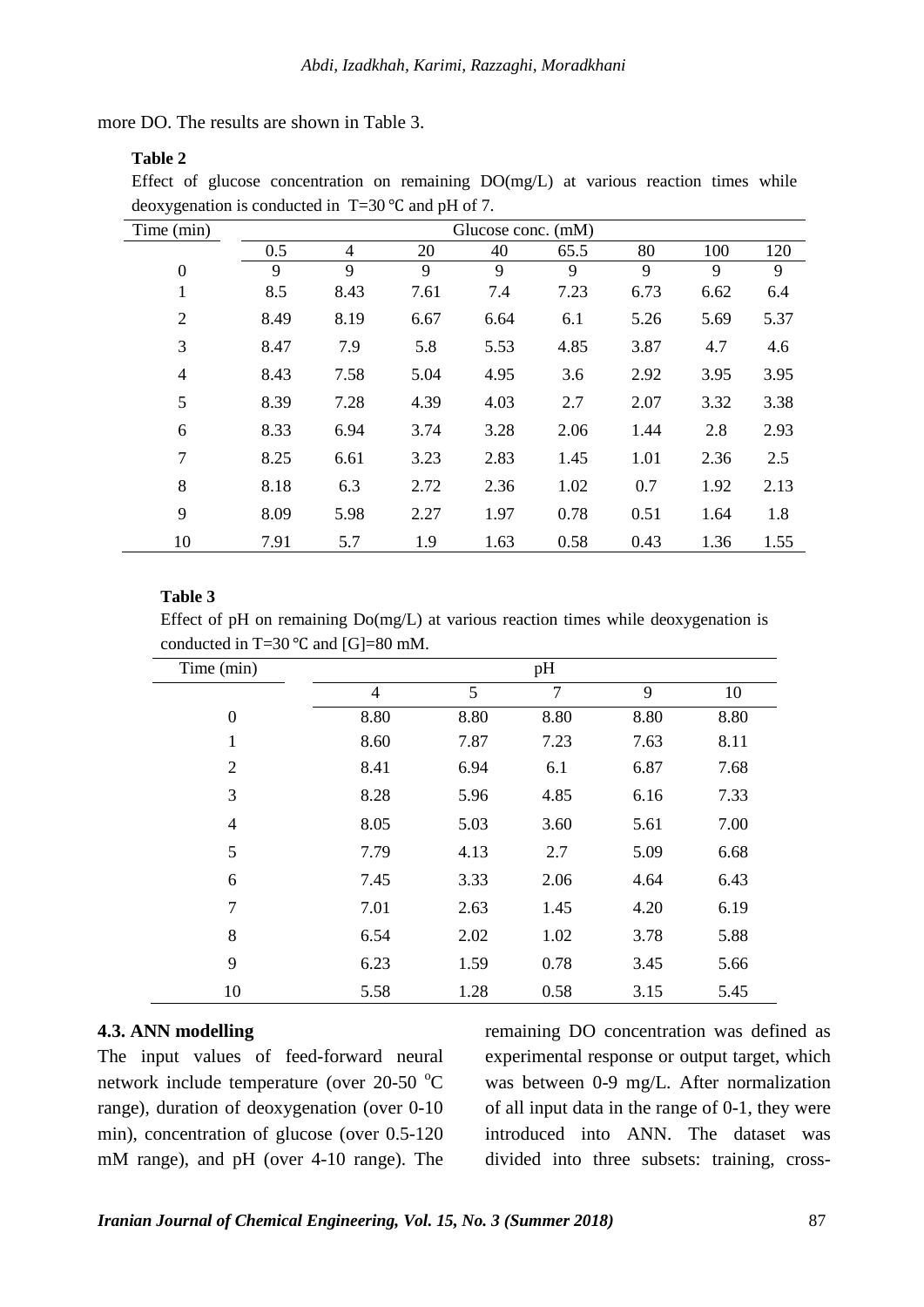validation, and testing including 70 %, 15 %, and 15 % of the all data, respectively. Each subset has certain effect on the training procedure of the network. The training subset is used to generate errors during the training process and, then, update the weights. The cross-validation subset ensures that the network does not become over-trained. The training stops when the mean square error (MSE) in the cross-validation set starts to increase. The test subset, which remains unused during the training, is utilized after the training to examine the generalization capabilities of the network and to compare with the other errors (training error and crossvalidation error) [24]. Then, ANN topology, including specification of number of neurons in hidden layer, was optimized according to minimum prediction error of the neural network. Therefore, to determine the optimum number of hidden nodes, different topologies were examined in which the number of neurons varied from 2 to 10. Because of the effect of weights and biased initial guessing on network output, it is advisable to generate several neural networks meeting the criteria. Therefore, each topology is repeated 5 times. [Figure 2](#page-6-0) illustrates the

MSE as a performance function of network (Eq. [2\)](#page-3-0) versus number of neurons in hidden layer.

<span id="page-6-0"></span>

**Figure 2.** Variation of MSE versus number of neurons in hidden layer.

When there are 7 neurons in the hidden layer, it is clear that the minimum network square error occurs. Therefore, a three-layer feed-forward back-propagation neural network with 7 nodes in hidden layer was generated. The input layer weights (ILW), input layer biases (ILB), hidden layer weights (HLW), and hidden layer biases (HLB) of obtained optimum model are given in Tables 4 and [5,](#page-6-1) respectively.

#### **Table 4**

Matrix of weights between input and hidden layers in optimized ANN model.

| N1             | N <sub>2</sub>    | N2                | N4                | $N_{5}$           | $N_6$             | N <sub>7</sub>    |
|----------------|-------------------|-------------------|-------------------|-------------------|-------------------|-------------------|
| 0.192          | $-0.006$          | $-0.759$          | 0.163             | 0.424             | $-0.219$          | $-0.325$          |
| $-1.090$       | 0.319             | $-0.127$          | $-0.588$          | 0.491             | 1.942             | 0.750             |
| $-0.974$       | $-0.114$          | $-0.290$          | 0.002             | 1.046             | $-1.670$          | 1.302             |
| 0.544<br>0.508 | 1.453<br>$-2.959$ | 0.164<br>$-0.264$ | 0.215<br>$-0.309$ | $-0.227$<br>0.521 | $-0.627$<br>0.298 | 0.001<br>$-1.639$ |
|                |                   |                   |                   |                   |                   |                   |

<span id="page-6-1"></span>**Table 5**

| Matrix of weights between hidden and output layers. |          |         |         |        |          |       |       |
|-----------------------------------------------------|----------|---------|---------|--------|----------|-------|-------|
| Neuron                                              |          |         |         |        |          |       |       |
| Weights                                             | $-7.375$ | $-7119$ | $-1798$ | 18.246 | $-7.585$ | 4 871 | 5 945 |
| Bias in output layer                                | 7.099    |         |         |        |          |       |       |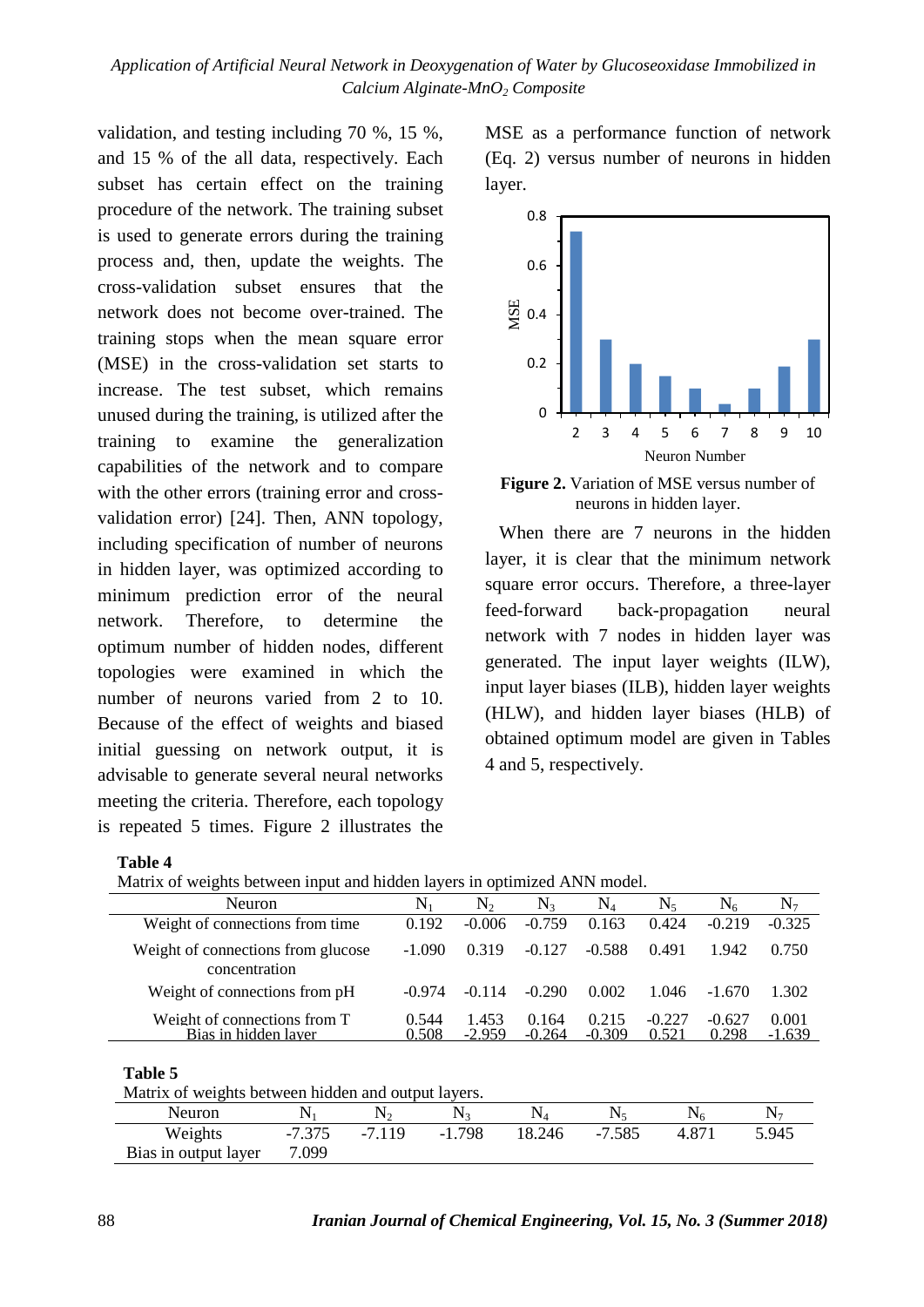The obtained network was evaluated by comparing it with an independent experimental data set (test set). [Figure 3](#page-7-0) indicates the experimental results (test set) versus predicted outputs in corresponding points. As is clear, the dataset is distributed around X=Y line in a narrow area, and  $R^2$ (correlation coefficient) is 0.995. Therefore, there is excellent agreement between the neural network and experimental data.

Hence, this model could be quite accurate

and reliable in predicting the amount of DO removal by the enzymatic process. The effects of simultaneous variation of temperature-time, pH-time, and glucose concentration-time are shown in Figures 4-6. In each figure, two variations out of four are constant. The shown contour maps determine the point at which DO removal is in optimum state. These maps confirm the reliability of the obtained neural network.



**Figure 3.** Predicted remained DO(mg/L) versus experimental data.

<span id="page-7-0"></span>

**Figure 4.** Impact of temperature and time on remaining DO(mg/L) estimated with ANN model.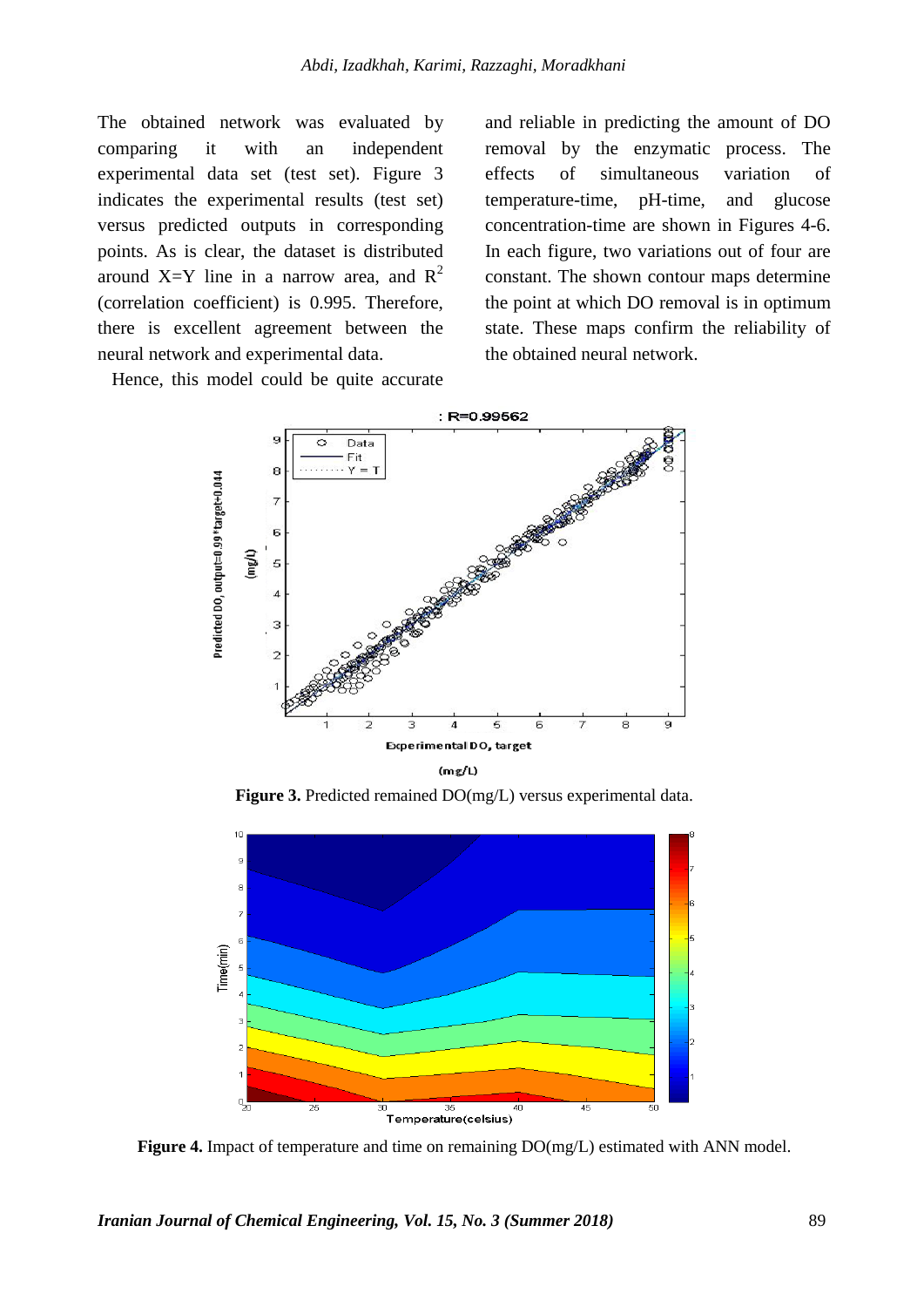

**Figure 5.** Impact of glucose concentration and time on remaining  $DO(mg/L)$  estimated with ANN model.



**Figure 6.** Impact of pH and time on remaining  $DO(mg/L)$  estimated with ANN model.

## **5. Conclusions**

Enzymatic granular biocatalyst (GB) based on Glucoseoxidase/calcium alginate was synthesized successfully and was used for dissolved oxygen removal of water. The effect of various operational parameters on dissolved oxygen removal was investigated and optimized. According to the dissolved oxygen removal experiments in stirring batch reactor, optimal operating temperature, initial glucose concentration, and initial pH were determined to be 30  $^{\circ}$ C, 80 Mm, and 7, respectively, causing the oxygen dissolved in water to become zero. Based on batch dissolved oxygen removal tests, an important purpose was to obtain an artificial neural network model as an applicable mathematical model to make a reliable prediction about dissolved oxygen removal with granular biocatalyst. A three-layer artificial neural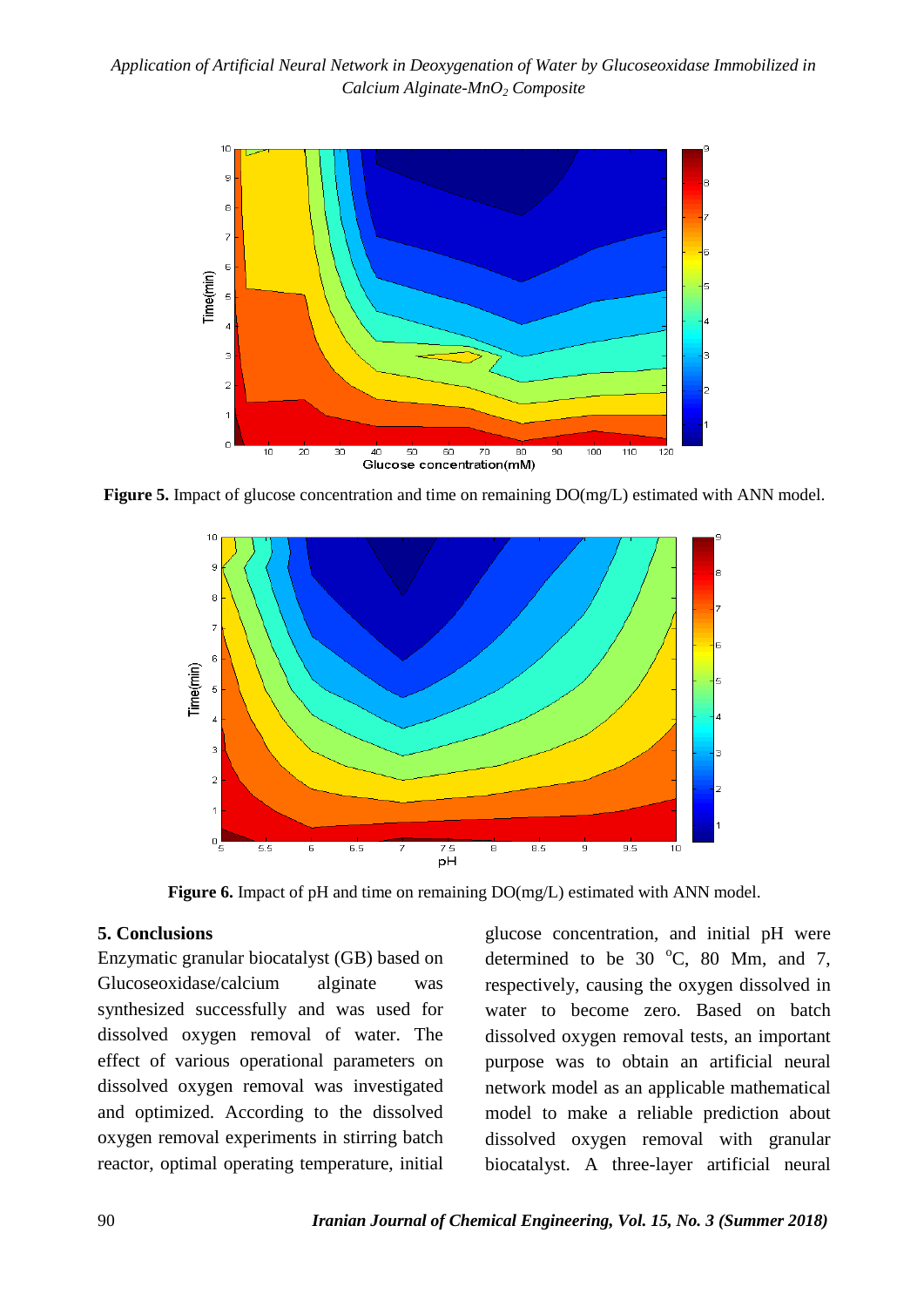network with a tangent sigmoid transfer function (tansig) at a hidden layer and a linear transfer function (purelin) at output layer was proposed to predict the remaining dissolved oxygen after removal. Back-propagation algorithm was used and the optimal neuron number of 7 was determined at hidden layer with MSE of 0.036. Accordingly, considering seven neurons in the hidden layer, the difference of modelled dissolved oxygen from those achieved in experiments reaches the minimum amount, which is 0.036.

## **Acknowledgment**

The authors would like to thank the University of Tabriz for providing all of the support for research.

#### **Nomenclature**

#### **Abbreviation**

| DO         | dissolved oxygen [ppm].         |
|------------|---------------------------------|
| GOD        | glucose oxidase.                |
| <b>ANN</b> | artificial neural network.      |
| <b>GB</b>  | granular biocatalyst.           |
| <b>MSE</b> | mean square error.              |
| <b>ILW</b> | input layer weights.            |
| <b>ILB</b> | input layer bias.               |
| <b>HLW</b> | hidden layer weight.            |
| <b>HLB</b> | hidden layer bias.              |
| FT-IR      | Fourier transform spectroscopy. |
| <b>BET</b> | Brunauer Emmett-teller.         |
| <b>SEM</b> | scanning electron microscopy.   |
|            |                                 |

## **References**

- [1] A. B. M. association, Handbook of power, utility and boiler: Terms and phrases,  $6<sup>th</sup>$  ed., PennWell Books, (1992).
- [2] Butler, I. B., Schoonen, M. A. and Rickard, D. T., "Removal of dissolved oxygen from water: A comparison of four common techniques", *Talanta,* **41**, 211 (1994).
- [3] Sinha, V. and Li, K., "Alternative

methods for dissolved oxygen removal from water: A comparative study", *Desalination*, **127**, 155 (2000).

- [4] Shao, J., Liu, H. and He, Y., "Boiler feed water deoxygenation using hollow fiber membrane contactor", *Desalination*, **234**, 370 (2008).
- [5] Ito, A., Yamagiwa, K., Tamura, M. and Furusawa, M., "Removal of dissolved oxygen using non-porous hollow-fiber membranes", *Journal of Membrane Science*, **145**, 111 (1998).
- [6] Tan, X., Capar, G. and Li, K., "Analysis of dissolved oxygen removal in hollow fibre membrane modules: Effect of water vapour", *Journal of Membrane Science*, **251**, 111 (2005).
- [7] Vuorilehto, K., Tamminen, A. and Ylasaari, S., "Electrochemical removal of dissolved oxygen from water", *Journal of Applied Electrochemistry*, **25**, 973 (1995).
- [8] Karimi, A., Mahdizadeh, F., Salari, D. and Niaei, A., "Bio-deoxygenation of water using glucose oxidase immobilized in mesoporous MnO2", *Desalination*, **275**, 148 (2011).
- [9] Sellés Vidal, L., Kelly, C. L., Mordaka, P. M. and Heap, J. T., "Review of NAD(P)H-dependent oxidoreductases: Properties, engineering and application", *Biochimical et Biophysica Acta (BBA)- Proteins and Proteomics*, **1866**, 327 (2018).
- [10] Shoaebargh, S., Karimi, A. and Dehghan, G., "Performance study of open channel reactor on AO7 decolorization using glucose oxidase/ $TiO<sub>2</sub>/polyure thane$  under UV-vis LED", *Journal of the Taiwan Institute of Chemical Engineers*, **45**, 1677 (2014).
- [11] Bankar, S. B., Bule, M. V., Singhal, R. S.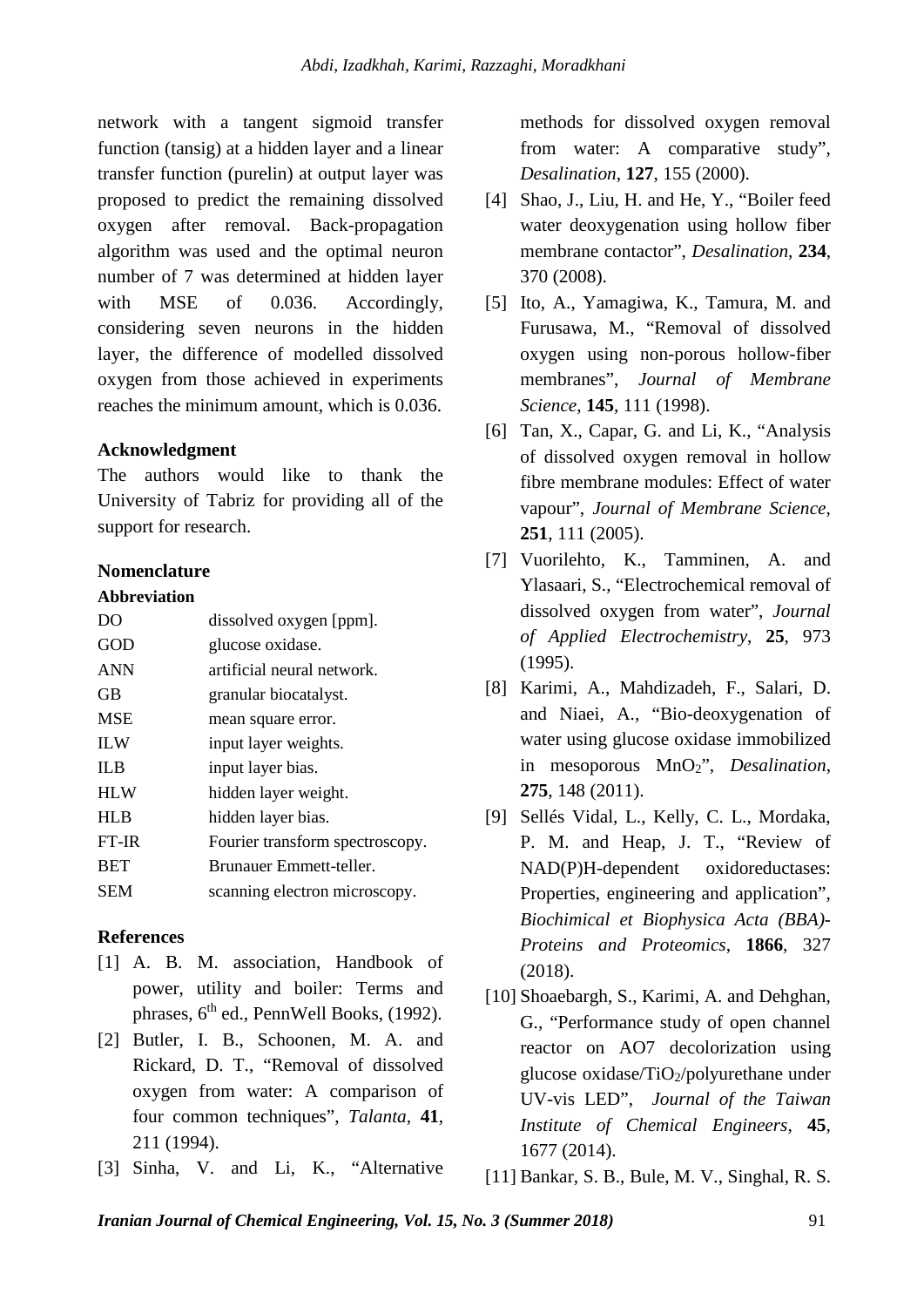*Application of Artificial Neural Network in Deoxygenation of Water by Glucoseoxidase Immobilized in Calcium Alginate-MnO2 Composite*

and Ananthanarayan, L., "Glucose oxidase: An overview", *Biotechnology Advances*, **27**, 489 (2009).

- [12] Cao, L., Carrier-bound immobilized enzymes: Principles, application and design, ed. John Wiley & Sons, p. 1 (2006).
- [13] Sinha, V. and Li, K., "Alternative methods for dissolved oxygen removal from water: A comparative study", *Desalination*, **127**, 155 (2000).
- [14] Tzanov, T., Costa, S. A., Gübitz, G. M. and Cavaco-Paulo, A., "Hydrogen peroxide generation with immobilized glucose oxidase for textile bleaching", *Journal of Biotechnology*, **93**, 87 (2002).
- [15] Dai, Z., Ni, J., Huang, X., Lu, G. and Bao, J., "Direct electrochemistry of glucose oxidase immobilized on a hexagonal mesoporous silica-MCM-41 matrix", *Bioelectrochemistry*, **70**, 250 (2007).
- [16] Libertino, S., Scandurra, A., Aiello, V., Giannazzo, F., Sinatra, F., Renis, M. and Fichera, M., "Layer uniformity in glucose oxidase immobilization on  $SiO<sub>2</sub>$ surfaces", *Applied Surface Science*, **253**, 9116 (2007).
- [17] Tasviri, M., Rafiee-Pour, H. -A., Ghourchian, H. and Gholami, M. R., "Amine functionalized  $TiO<sub>2</sub>$  coated on carbon nanotube as a nanomaterial for direct electrochemistry of glucose oxidase and glucose biosensing", *Journal of Molecular Catalysis, B: Enzymatic*, **68**, 206 (2011).
- [18] Zhu, L., Yang, R., Zhai, J. and Tian, C., "Bienzymatic glucose biosensor based on co-immobilization of peroxidase and glucose oxidase on a carbon nanotubes electrode", *Biosensors and*

*Bioelectronics*, **23**, 528 (2007).

- [19] Zhang, S., Wang, N., Niu, Y. and Sun, C., "Immobilization of glucose oxidase on gold nanoparticles modified Au electrode for the construction of biosensor", *Sensors and Actuators, B: Chemical*, **109**, 367 (2005).
- [20] Landoulsi, J., El Kirat, K., Richard, C., Sabot, R., Jeannin, M. and Pulvin, S., "Glucose oxidase immobilization on stainless steel to mimic the aerobic activities of natural biofilms", *Electrochimica Acta*, **54**, 133 (2008).
- [21] Sisak, C., Csanádi, Z., Rónay, E. and Szajáni, B., "Elimination of glucose in egg white using immobilized glucose oxidase", *Enzyme and Microbial Technology*, **39**, 1002 (2006).
- [22] Dursun, M. and Özden, S., "An efficient improved photovoltaic irrigation system with artificial neural network based modeling of soil moisture distribution: A case study in Turkey", *Computers and Electronics in Agriculture*, **102**, 120 (2014).
- [23] Ghavipour, M., Chitsazan, M., Najibi, S. H. and Ghidary, S. S., "Experimental study of natural gas hydrates and a novel use of neural network to predict hydrate formation conditions", *Chemical Engineering Research and Design*, **91**, 264 (2013).
- [24] Razbani, O. and Assadi, M., "Artificial neural network model of a short stack solid oxide fuel cell based on experimental data", *Journal of Power Sources*, **246**, 581 (2014).
- [25] Sorsa, T. and Koivo, H. N., "Application of artificial neural networks in process fault diagnosis", *Automatica*, **29**, 843 (1993).